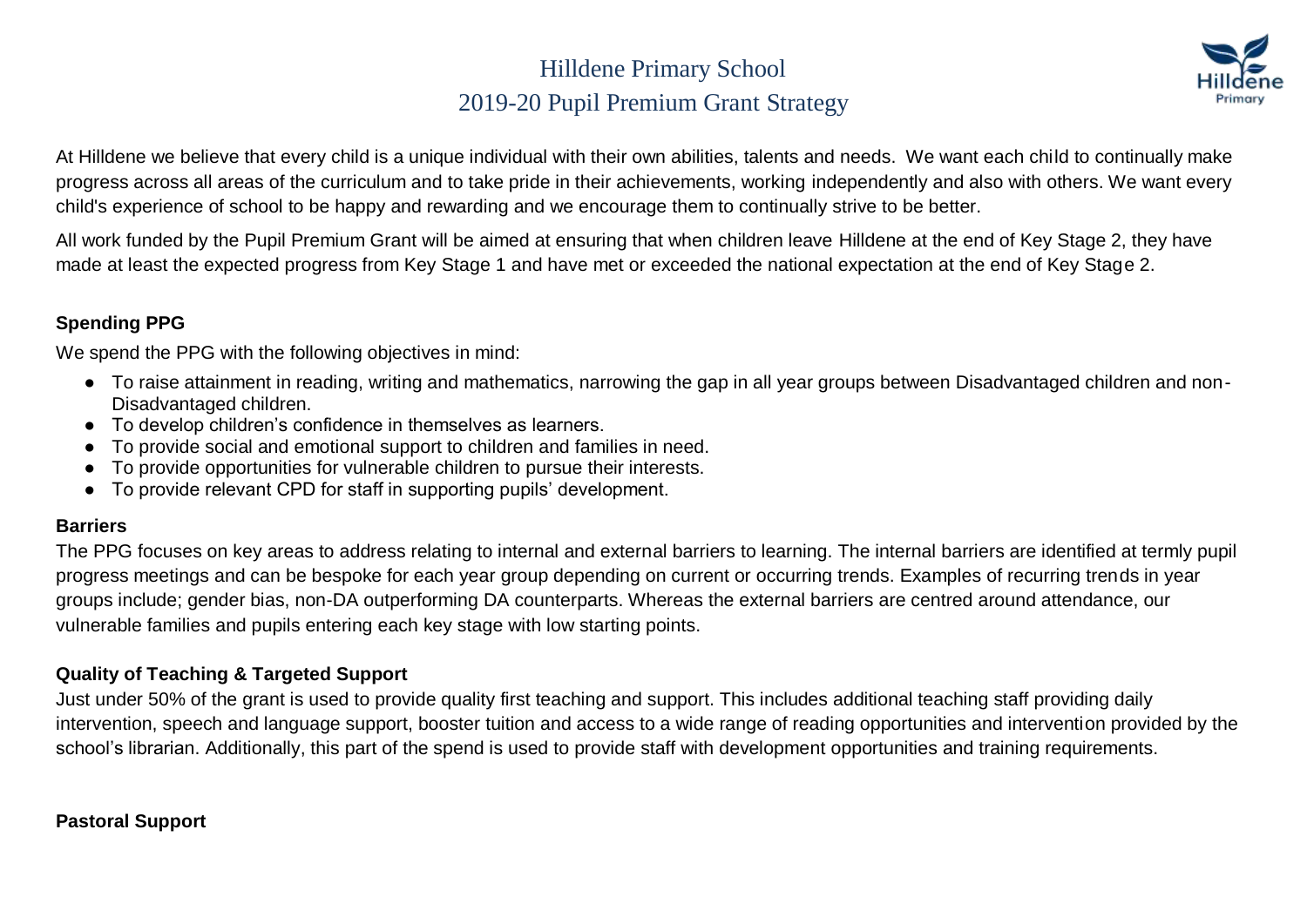

## 2019-20 Pupil Premium Grant Strategy

Just over 40% of the grant is allocated to ensure our families receive a range of social and emotional support. This support includes two full time home-school support workers, 2 learning mentors and and attendance mentor. This part of the grant also allows us to provide a breakfast club, holiday clubs and pupil counselling.

#### **Curriculum**

The majority of the remaining 12% of the grant is allocated to additional curriculum opportunities such as school trips, school visitors (e.g. theatre company productions) and music tuition.

| Number of pupils and pupil premium grant (PPG) received |              |  |  |
|---------------------------------------------------------|--------------|--|--|
| Total number of pupils on roll                          | 681*         |  |  |
| Total number of pupils eligible for PPG**               | 239          |  |  |
| Total Number of pupils entitled to PP Plus**            | $\mathbf{2}$ |  |  |
| Amount of PPG received per pupil                        | £1320        |  |  |
| Amount of PP Plus received per pupil                    | £2300        |  |  |
| Total amount of PPG received**                          | £304,649     |  |  |
| PPG carry forward from 2018-19                          | £9,349       |  |  |
| Total amount of PPG available**                         | £313,998     |  |  |
| Net PPG adjustment (September 2019)                     | £3,095       |  |  |
| <b>Total PPG grant (September 2019)</b>                 | £317,093     |  |  |

\*Number of pupils excluding Nursery pupils from the 2018 autumn term census \*\*Figures as of 01.04.19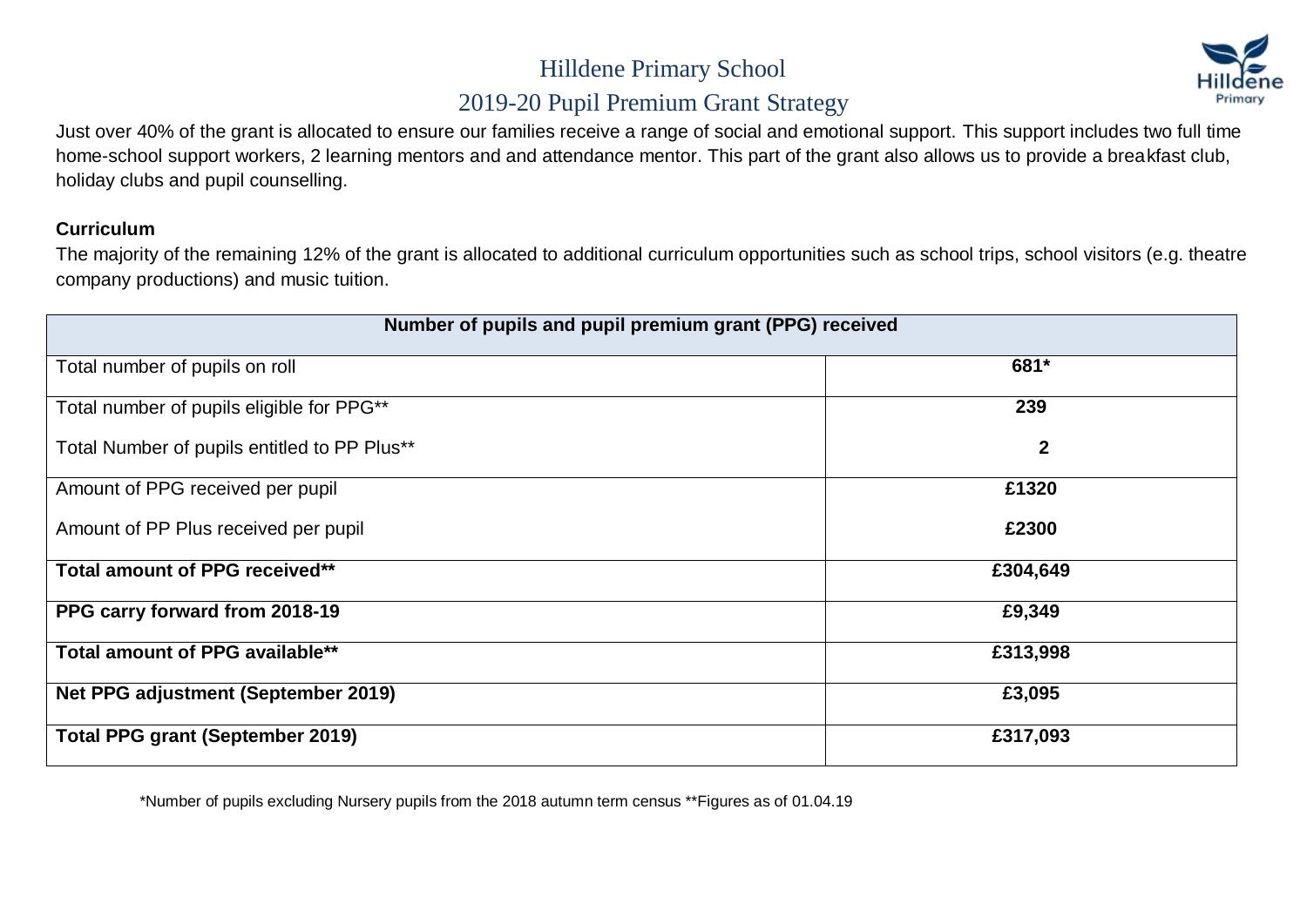#### Hilldene Primary School 2019-20 Pupil Premium Grant Strategy Summary of proposed expenditure:



| <b>Item/Project/Support</b>                                                                                             | <b>Rationale for this choice?</b>                                                                                                                                                                                                                                 | <b>Monitoring and evaluation?</b>                                                                                                                       | <b>Intended outcomes?</b>                                                                                                                                          |
|-------------------------------------------------------------------------------------------------------------------------|-------------------------------------------------------------------------------------------------------------------------------------------------------------------------------------------------------------------------------------------------------------------|---------------------------------------------------------------------------------------------------------------------------------------------------------|--------------------------------------------------------------------------------------------------------------------------------------------------------------------|
| <b>Teaching and Learning</b>                                                                                            |                                                                                                                                                                                                                                                                   |                                                                                                                                                         |                                                                                                                                                                    |
| Additional teaching staff,<br>providing daily<br>intervention in Literacy<br>and Mathematics<br>(equivalent to 2.1 FTE) | To improve pupil outcomes.<br>To improve engagement and focus of<br>pupils in lessons.<br>To provide provision for targeted support<br>groups in addition to core lessons for<br>pupils.                                                                          | Performance management<br>$\bullet$<br>targets to reflect attainment and<br>progress outcomes.<br>Monitoring<br>Data collection<br>Data analysis        | To raise attainment in reading, writing<br>and mathematics to diminish the<br>difference between Pupil Premium<br>children and non-Pupil Premium<br>children.      |
| Speech and Language<br>Support<br>(equivalent to 0.6 FTE)                                                               | To improve pupil outcomes in reading,<br>writing and maths.<br>To improve speech, communication and<br>language skills.<br>To improve pupil confidence.<br>To improve pupil engagement in lessons.<br>To support parents in communication with<br>their children. | Performance management<br>targets to reflect attainment and<br>progress outcomes.<br>Monitoring<br>Data collection<br>Data analysis<br>SaLT assessments | Improved pupil outcomes.<br>Increased confidence as learners.<br>Improved speech, communication<br>and language skills.                                            |
|                                                                                                                         |                                                                                                                                                                                                                                                                   |                                                                                                                                                         | <b>Total Cost: £140,571</b><br><b>Percentage of Expenditure: 46.1</b>                                                                                              |
| <b>Pastoral</b>                                                                                                         |                                                                                                                                                                                                                                                                   |                                                                                                                                                         |                                                                                                                                                                    |
| <b>HSSW</b><br>(equivalent to 1 FTE)                                                                                    | To provide social and emotional support to<br>families and improve attendance.                                                                                                                                                                                    | Regular supervision meetings<br>Case-load meetings<br>Up-to-date training<br>Reports and log sheets                                                     | To provide social and emotional<br>support to pupils and their families<br>and improve attendance.<br>Effective safeguarding procedures,<br>systems and processes. |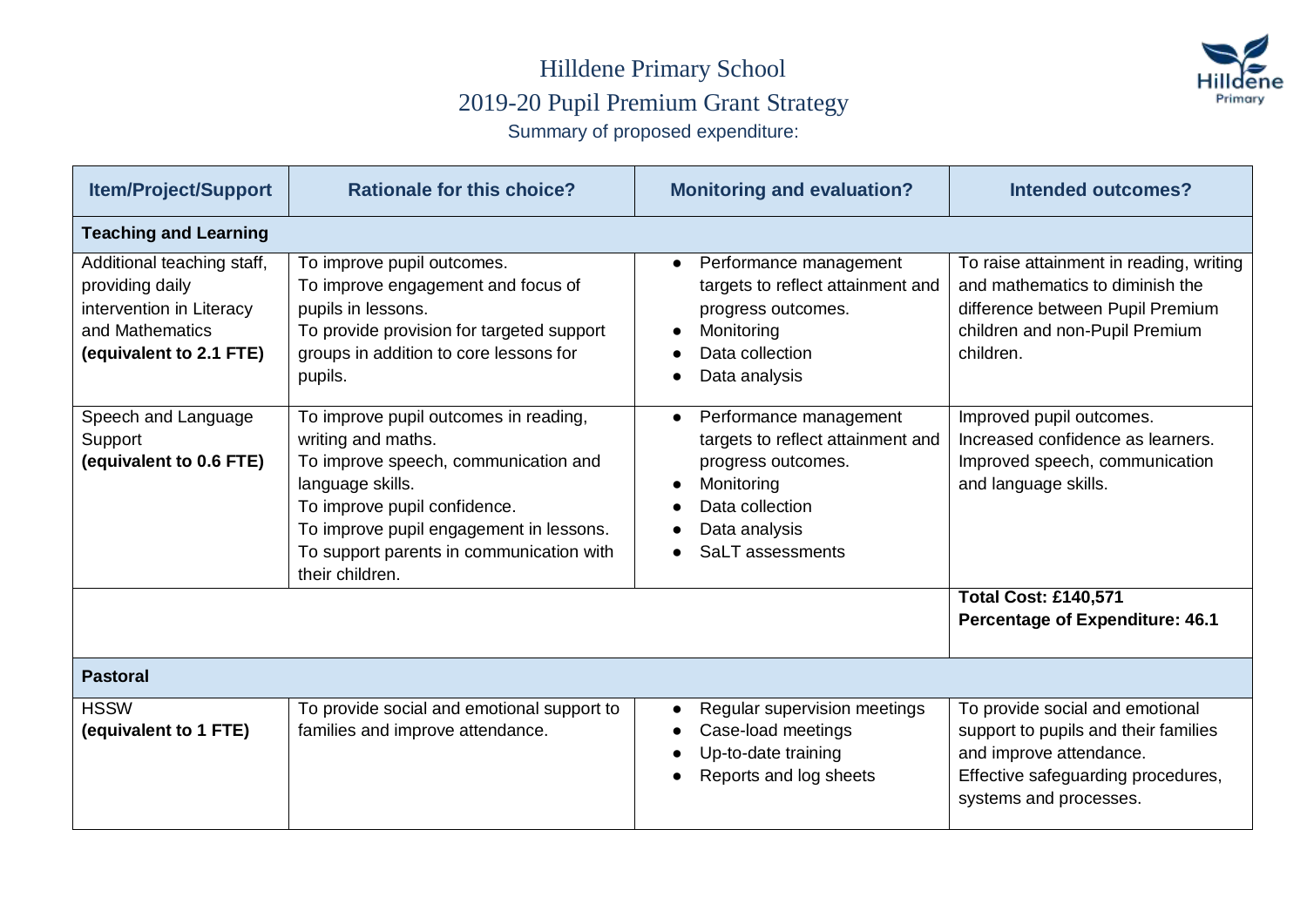

| <b>LM</b><br>(equivalent to 0.86 FTE)                 | To provide social and emotional support to<br>pupils and improve attendance.                                                                                                                                                                                                                                                                                                                                                                                                                                         | Regular supervision meetings<br>Case-load meetings<br>Up-to-date training<br>Reports and log sheets                                                                                                                                               | Improved emotional, social and<br>physical wellbeing within the school.<br>Effective safeguarding procedures,<br>systems and processes.                    |
|-------------------------------------------------------|----------------------------------------------------------------------------------------------------------------------------------------------------------------------------------------------------------------------------------------------------------------------------------------------------------------------------------------------------------------------------------------------------------------------------------------------------------------------------------------------------------------------|---------------------------------------------------------------------------------------------------------------------------------------------------------------------------------------------------------------------------------------------------|------------------------------------------------------------------------------------------------------------------------------------------------------------|
| <b>Attendance Officer</b><br>(equivalent to 0.48 FTE) | To build good relationship with parents of<br>pupils whose attendance is below<br>expectation.<br>To promote attendance targets.<br>To support previous non-attending parents<br>about the importance of education for their<br>children.<br>To improve attendance overall.<br>To contribute toward diminishing the<br>difference between PP and non PP pupil<br>attendance.<br>To plan and deliver attendance incentives,<br>rewards, systems.<br>To support data collection and analysis of<br>attendance figures. | Monitoring of record keeping<br>Case studies<br>Impact statements<br>Data collection and analysis of<br>attendance<br>Weekly reports to SLT/ML and<br>staff teams about attendance.<br>Analysis of current systems<br><b>Reports to Governors</b> | Improved pupil attendance.<br>Diminished difference between PP<br>and non-PP attendance.<br>Improved PA figures.                                           |
| <b>Breakfast Club</b><br>(E10,000)                    | To support pupils in readiness to learn<br>each day.<br>To improve attendance.<br>To ensure pupils basic needs are met<br>before the school day begins.<br>To support pupils to build good friendships<br>across the school.                                                                                                                                                                                                                                                                                         | Attendance records<br>Tracking of parental<br>engagement                                                                                                                                                                                          | Improved attendance and punctuality.<br>Improved behaviour.<br>Improved engagement in lessons and<br>readiness to learn.<br>Increased support for parents. |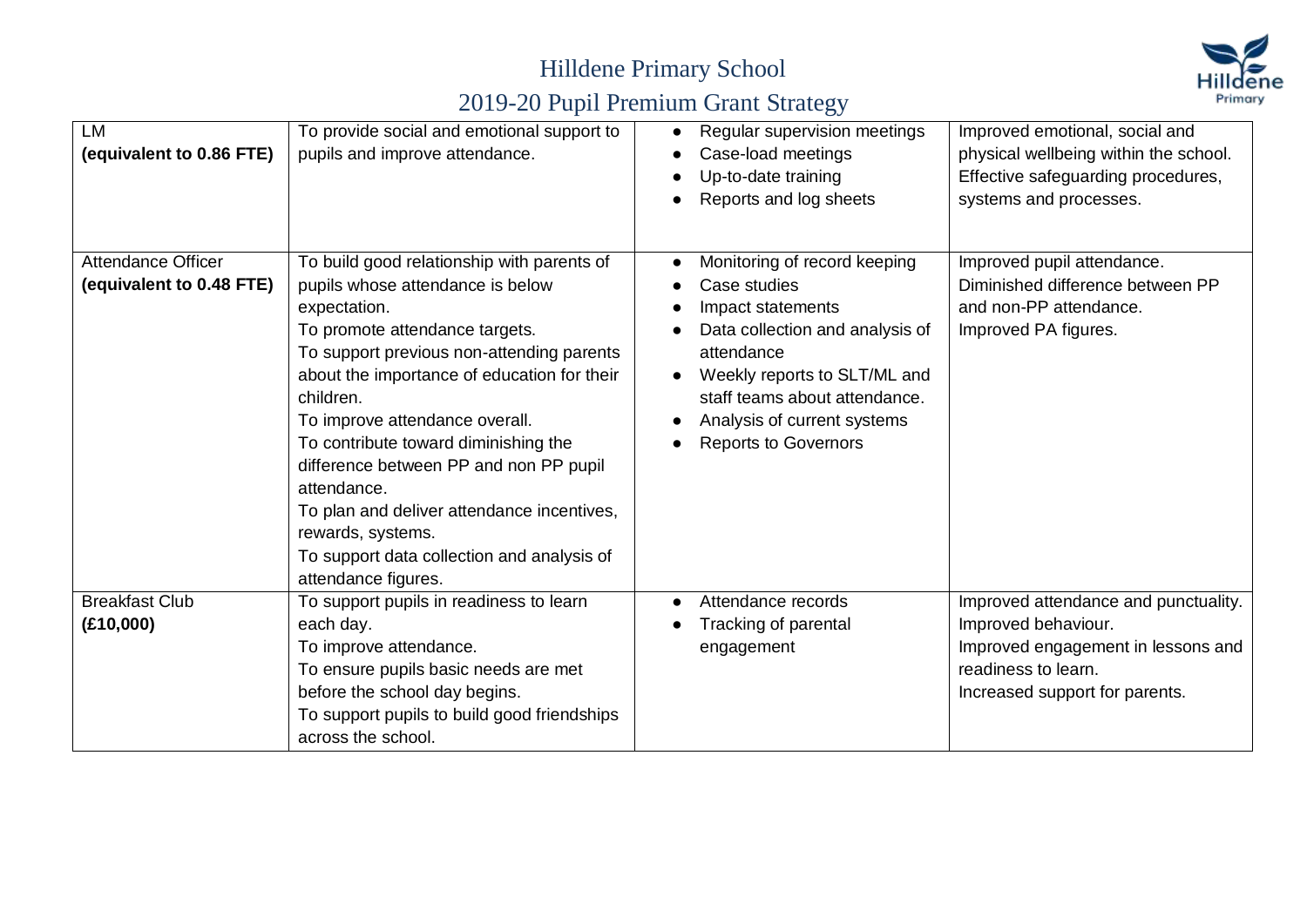



| Counselling<br>(E2,500)                                            | To support pupils with their emotional<br>wellbeing.<br>To provide the school with expert advice<br>about how to support individual pupils.<br>To help pupils to separate home and<br>school life.<br>To improve wellbeing for pupils.                               | Pupil wellbeing assessments<br>$\bullet$<br>and monitoring<br>Communication with parents of<br>pupils accessing counselling<br>services | Improved pupil wellbeing.<br>Improved parental engagement and<br>family support.                                                                              |
|--------------------------------------------------------------------|----------------------------------------------------------------------------------------------------------------------------------------------------------------------------------------------------------------------------------------------------------------------|-----------------------------------------------------------------------------------------------------------------------------------------|---------------------------------------------------------------------------------------------------------------------------------------------------------------|
|                                                                    |                                                                                                                                                                                                                                                                      |                                                                                                                                         | <b>Total Cost: £126,415</b><br><b>Percentage of Expenditure: 41.5</b>                                                                                         |
| <b>Curriculum</b>                                                  |                                                                                                                                                                                                                                                                      |                                                                                                                                         |                                                                                                                                                               |
| Attendance Incentives<br>(E1,000)                                  | To motivate families and pupils to attend<br>school.<br>To ensure whole school attendance is at<br>96%+ overall.                                                                                                                                                     | Monitoring and record keeping<br>Tracking<br>Data analysis<br>Reports to governors                                                      | To improve attendance of vulnerable<br>pupils and whole school attendance.                                                                                    |
| <b>London Schools Pilot</b><br>Scheme 'Close the Gap'<br>(E3, 735) | To provide CPD opportunities for staff to<br>close the gap between disadvantaged and<br>vulnerable pupils and their peers<br>To improve pupil outcomes.<br>To provide targeted support for specific<br>groups of children in addition to core<br>lessons for pupils. | Achievement Coach to carry<br>out 9 school visits per year<br>Data collection<br>Data analysis                                          | To raise attainment in reading, writing<br>and mathematics to diminish the<br>difference between Pupil Premium<br>children and non-Pupil Premium<br>children. |
| Educational Visits/<br>Transport<br>(E5,090)                       | To ensure that pupils gain experiences of<br>the wider world which they can relate to<br>their own lives.<br>To provide pupils with the opportunity to<br>experience residential trips with peers.                                                                   | Staff feedback<br>Pupil voice survey information                                                                                        | Improved attitudes to learning.<br>Improved skills which relate to<br>teamwork, self-awareness and self-<br>discipline.                                       |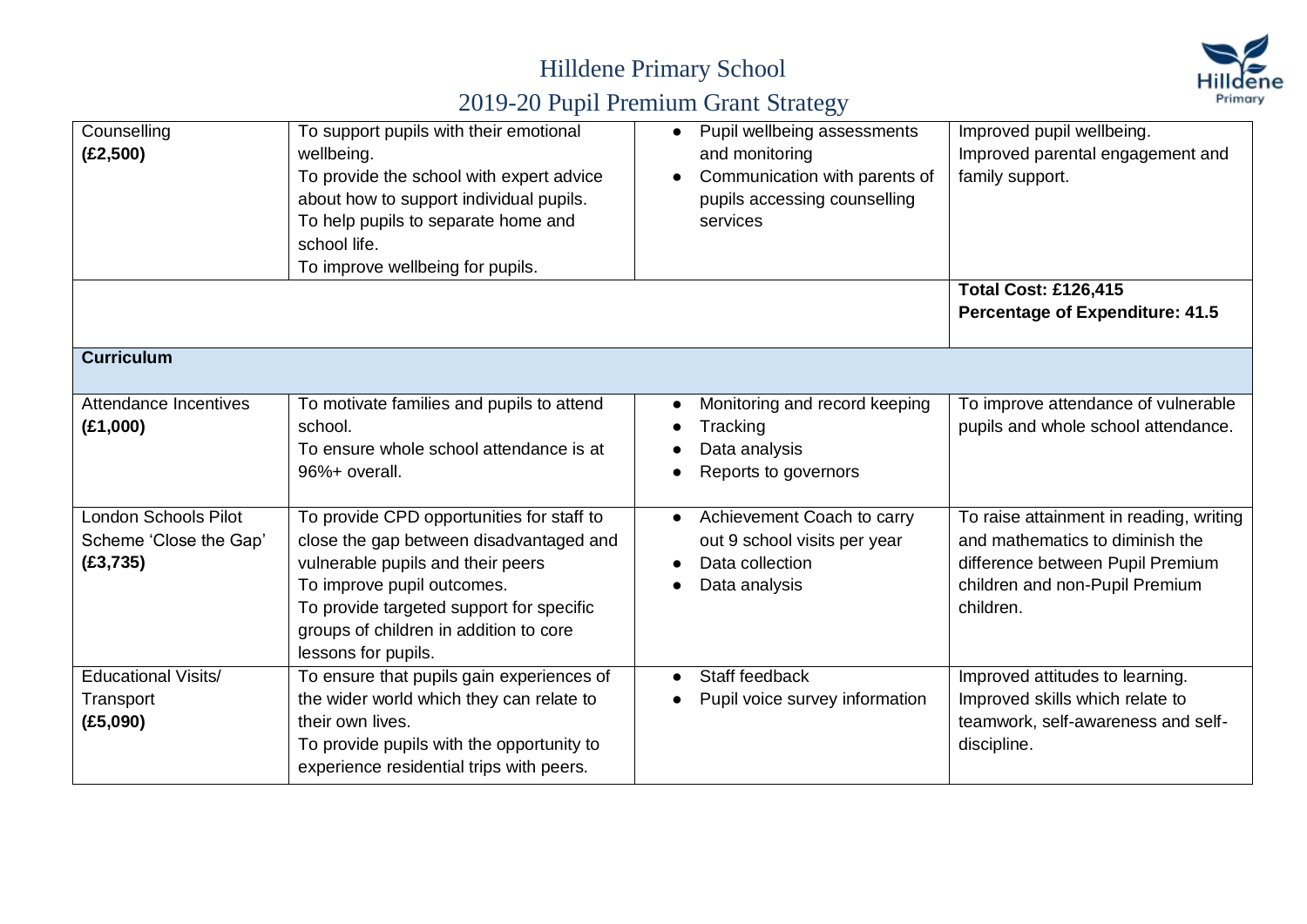

| Booster tuition to targeted<br>groups of pupils in<br>reading, writing and<br>maths<br>(E9,000) | To improve pupil outcomes.<br>To ensure pupils achieve individual targets.                                                                                                                                     | Data collection and analysis<br>Targeted support plans<br>Impact statements | Individual attainment and progress<br>targets met.                                                                                                                                         |
|-------------------------------------------------------------------------------------------------|----------------------------------------------------------------------------------------------------------------------------------------------------------------------------------------------------------------|-----------------------------------------------------------------------------|--------------------------------------------------------------------------------------------------------------------------------------------------------------------------------------------|
| <b>Music Tuition</b><br>(E7,500)                                                                | To provide opportunities for non-academic<br>learning and achievement.<br>To support families of talented pupils who<br>may not have the resources to access this<br>support or provide it without the school. | Liaison with music tutors<br>Pupil feedback<br>Parent feedback              | Improved engagement.<br>Progress and engagement in<br>curriculum music lessons led by<br>school staff.<br>Progress with individual musical<br>achievement.                                 |
| Pupil Premium Indicator<br>on SIMS<br>(E65)                                                     | To improve analysis of the attainment and<br>progress of Pupil Premium pupils in core<br>subjects.                                                                                                             | Data collection<br>Data analysis                                            | To raise awareness of the continuing<br>need to diminish the difference<br>between the attainment and progress<br>of Pupil Premium pupils when<br>compared to non-Pupil Premium<br>pupils. |
|                                                                                                 |                                                                                                                                                                                                                |                                                                             | <b>Total Cost: £26,390</b><br><b>Percentage of Expenditure: 8.7</b>                                                                                                                        |
| <b>Contingency</b>                                                                              |                                                                                                                                                                                                                |                                                                             |                                                                                                                                                                                            |
|                                                                                                 |                                                                                                                                                                                                                |                                                                             | <b>Total Cost: £11,273</b><br><b>Percentage of Expenditure: 3.7</b>                                                                                                                        |